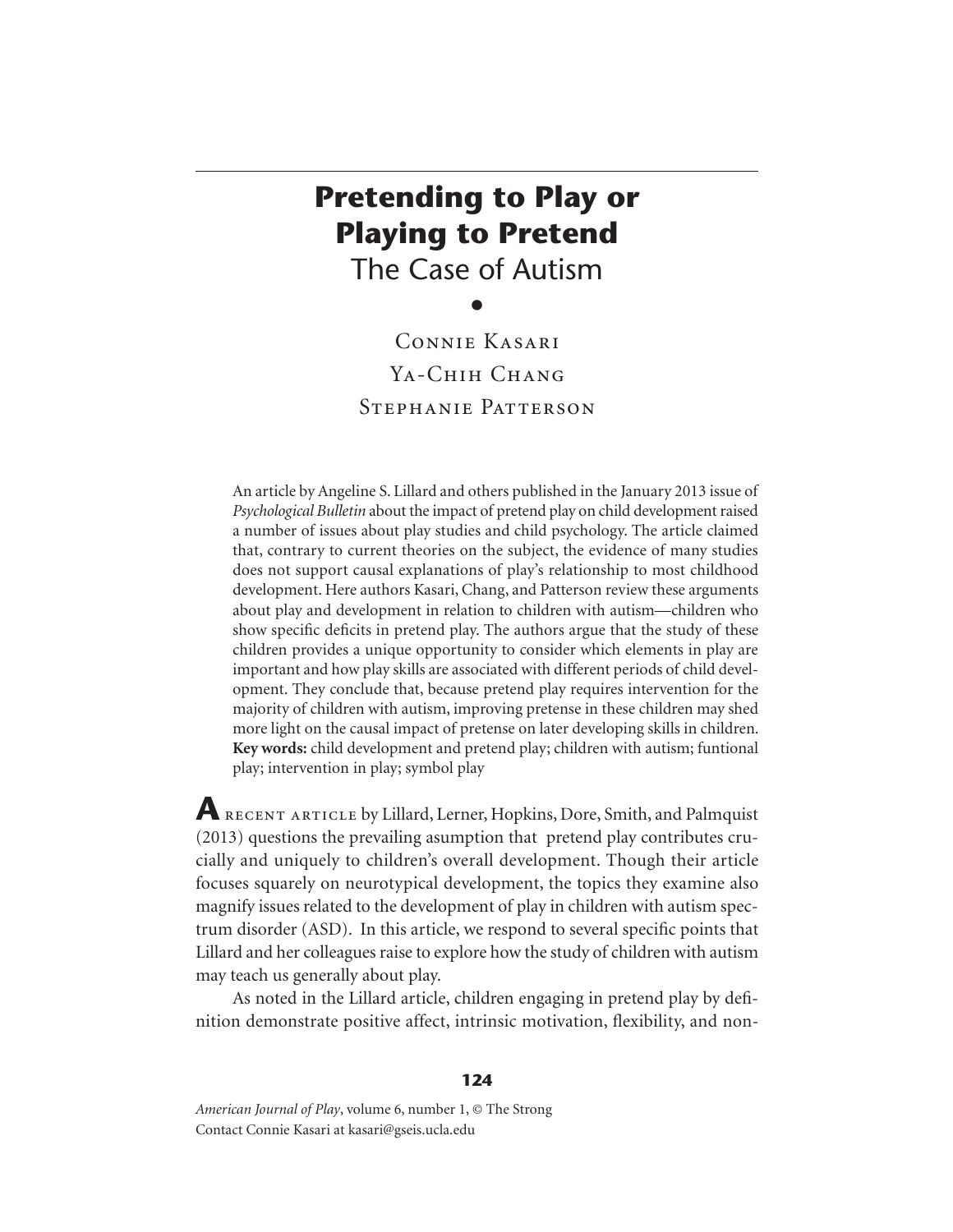literality with toys. By its very nature, pretend play is not rigid, and it cannot be demanded by others or approached as a task. Play may be the "work" of children, but this type of work is creative and enjoyable. Children are driven to play because it is so pleasurable.

Children also spend inordinate amounts of time playing. Many believe that children gain downstream developmental benefits from engaging in pretend play. Lillard's article dispels this belief by evaluating the strength of the evidence for claims that pretend play causes improvements in cognition, the use of language, and social skills. The article considers the potential benefits of pretend play in terms of three different theoretical interpretations. First, Lev Vygotsky argues that pretending causes children to think more abstractly. Second, Jean Piaget considers pretending an epiphenomenon where play represents an ability that travels with other important skills; he thinks these other skills actually cause the development. The third viewpoint holds that pretending helps foster some later development but that it is only one of several possible routes to such development. Those holding this view refer to equifinality (i.e., different behaviors and skills can lead to the same result) and minimize the causal influence of play on later development. After reviewing correlational and experimental studies of play, Lillard and her coauthors find little causal evidence of the impact of pretend play on later development. Instead, they conclude that viewing the influence of pretend play through the perspective of epiphenomenalism or equifinality better fits the current evidence.

## **Can We Learn about Typical Play Development from Atypical Development?**

Although the Lillard article focused on play in typically developing children, play also figures prominently in characterizing children who develop "atypically." Developmental psychopathology recognizes the importance of both typical and atypical development in uncovering the basic mechanisms of developmental pathways that diverge toward pathological outcomes. Because many domains overlap in early typical development, researchers have difficulty teasing apart the mechanisms underlying a particular developmental phenomenon. Asymmetry in development—where some processes lag behind, and others do not—can be common in children with developmental disorders. Thus, studying these children may provide a window into necessary developmental processes. In the case of pretend play,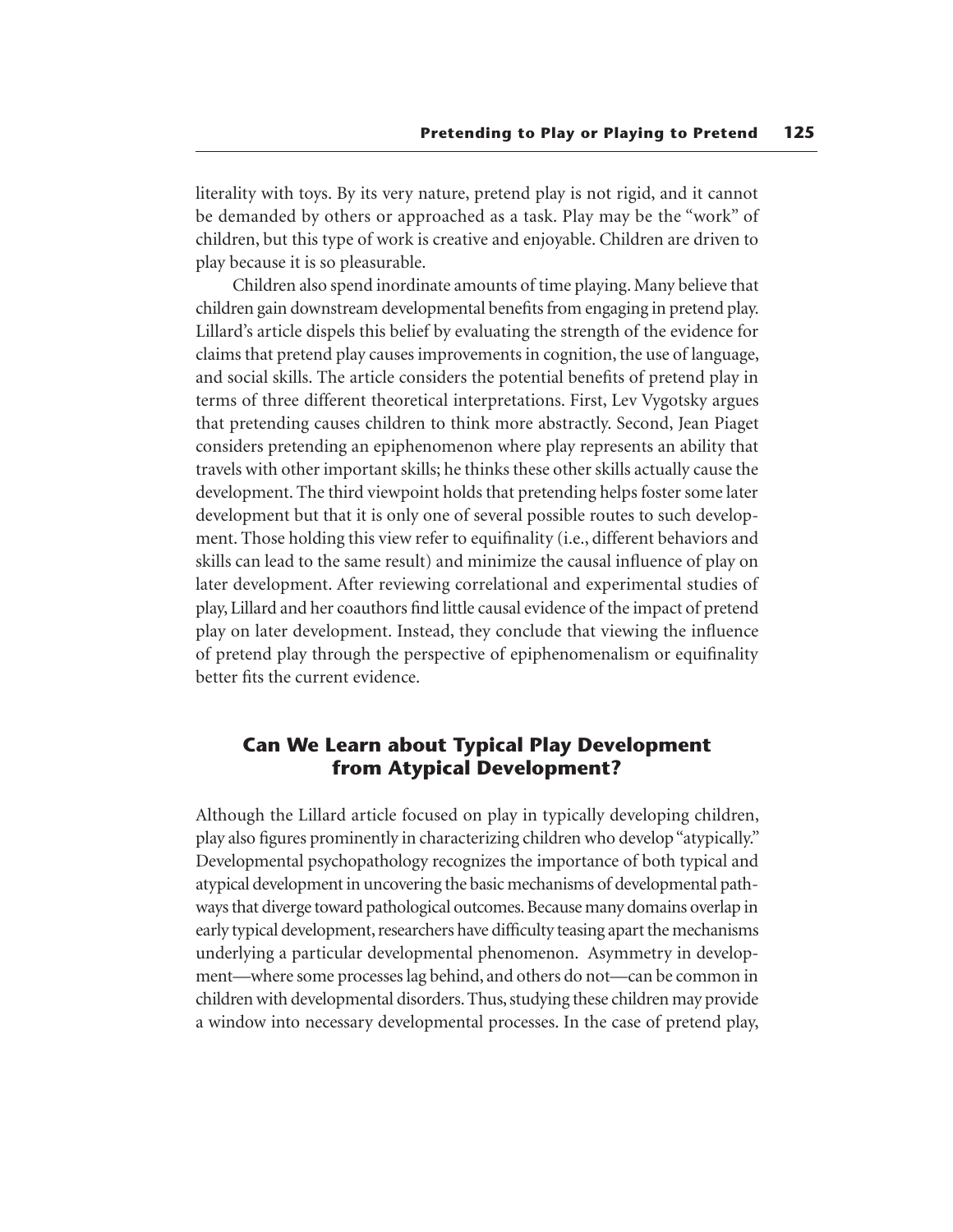children with autism may be particularly illustrative. Ever since Kanner (1944) described his case series of eleven children with autism in the 1940s, children's engagement with objects and people has been of keen interest and intense study.

As background for this article, we describe studies of play (and particularly pretend play) in children with autism, addressing four issues related to the review of pretend play by Lillard and her coauthors that may not be evident from a study of typical development. We highlight the elements that define pretend play (intrinsic motivation, positive affect, nonliterality, and flexibility) and discuss the problems that including such elements in a definition of play raises for understanding play in children with autism. We also focus on whether we can differentiate performance from competence in the play of these children. For example, even if a child understands pretense, he or she may not actually engage in pretense while playing. Our third concern lies with the notion of "development" itself. While the Lillard article focused its review on the effect of pretend play on the downstream development of abilities, another issue concerns prerequisite abilities needed prior to the appearance of pretend play (Leslie 1987). Are there prerequisite skills necessary for the emergence of pretend play? This issue may be of particular concern to studies of children with autism who are delayed in their play abilities. Finally—also related to development—is the question of how one might go about teaching pretense. Teaching a child to pretend play may not be the same as pretending in play. How can we detect the difference?

#### **Play in Children with Autism**

Autism affects one in eighty-eight children, and it is characterized by impairments in social, communication, and behavioral development (CDC 2012). Early developing core deficits are found in prelinguistic communicative abilities (e.g., joint attention) and play. As noted by Kanner (1944) in his descriptions of a group of eleven children that he identified as "autistic," several demonstrated unusual or limited play skills. For example, Donald was "constantly happy and busy entertaining himself, but resented being urged to play with certain things. Most of his actions were repetitions carried out in exactly the same way in which they had been performed originally. If he spun a block, he must always start with the same face uppermost" (218).

Alfred, at three and a half years, "spotted a train in the toy cabinet, took it out, and connected and disconnected the cars in a slow, monotonous man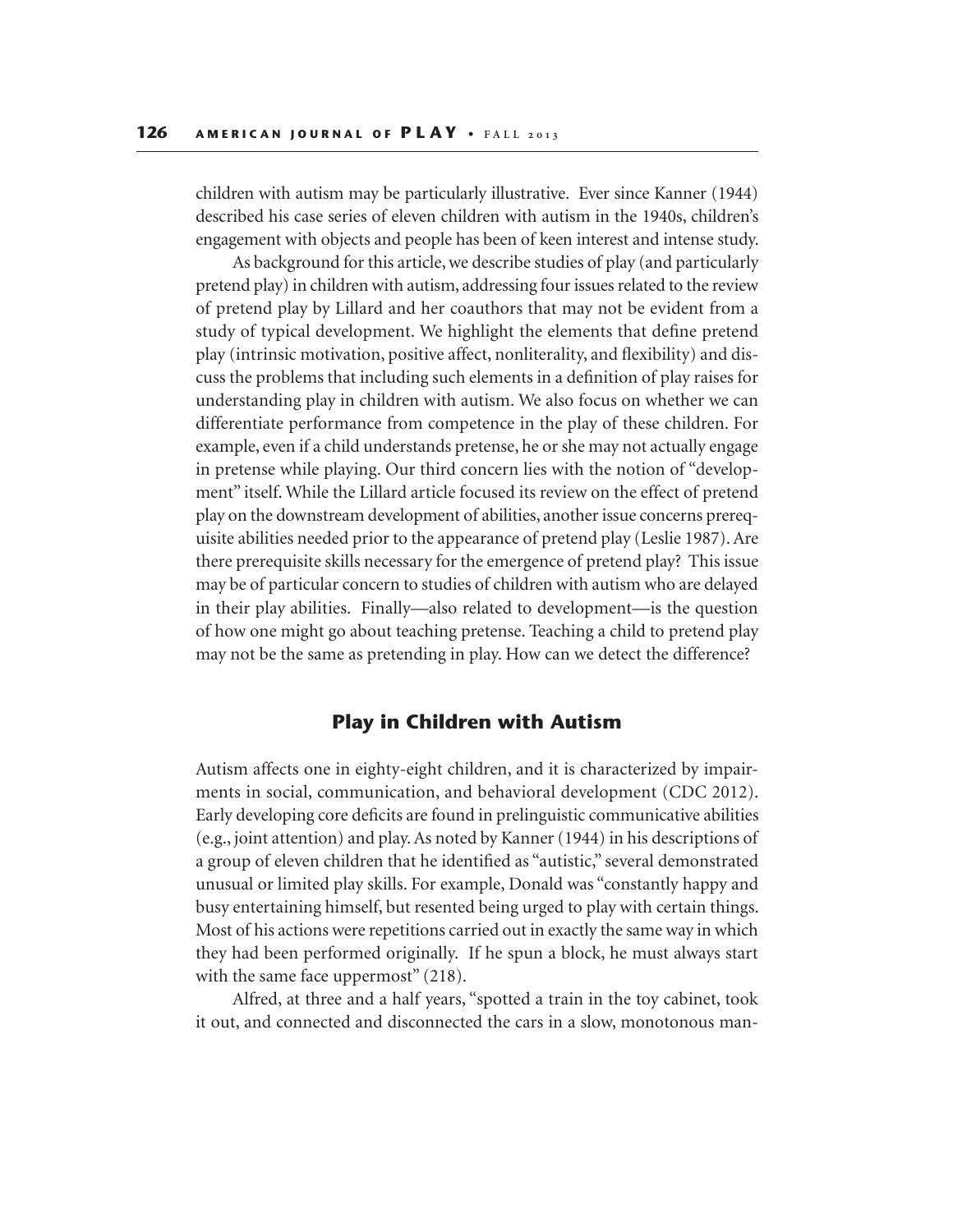ner. He kept saying many times, 'More train—more train—more train.' He repeatedly counted the windows. He could not in any way be distracted from the trains" (234).

In his description of Elaine, Kanner noted her tendency to play alone—and for long periods of time. "Elaine was very restless but when allowed to look at pictures, play alone with blocks, draw or string beads, she could entertain herself contentedly for hours" (240). Thus, Kanner observed that the children had more intense, repetitive interactions with objects that seemingly caught their attention than did the people around them. Their play skills generally lacked pretend qualities, and they rarely engaged in social play with others. Indeed, they actively pushed people away from their focus on objects.

## **Delay or Difference in Play?**

Since Kanner's original descriptions of children with autism, there have been many studies of their play behaviors. It remains unclear, however, whether the play skills of children with autism develop more slowly or differently than those of other children or whether the limitations we find in the abilities of children with autism to play are due to other factors such the repetitive, overly focused attention Kanner noted they pay to objects.

Several things hamper our attempts to consider the underlying mechanisms of symbolic play in children with autism. First, most young children are much more likely to show functional play acts than symbolic play acts (Mundy et al. 1986; Sigman and Ungerer 1984). Researchers define functional play as using toys the way they were intended—rolling a toy truck into a toy garage, for example. They define symbolic play as play that involves pretense, as when a child pretends a block is a hat, or gives "life" to a doll by having it make dinner. Indeed, much written about the functional play of children with autism involves a debate about whether these skills are preserved in development. Consider, for example, the studies that show the problems children with autism experience with such play disappear when they are compared to typical children of the same mental age (Charman and Baron-Cohen 1997).

For children with autism, symbolic play skills appear to be different from the play skills of other children in addition to being delayed in their development. Although the functional skills of children with autism may appear later in their development, symbolic play may not appear at all, or it may appear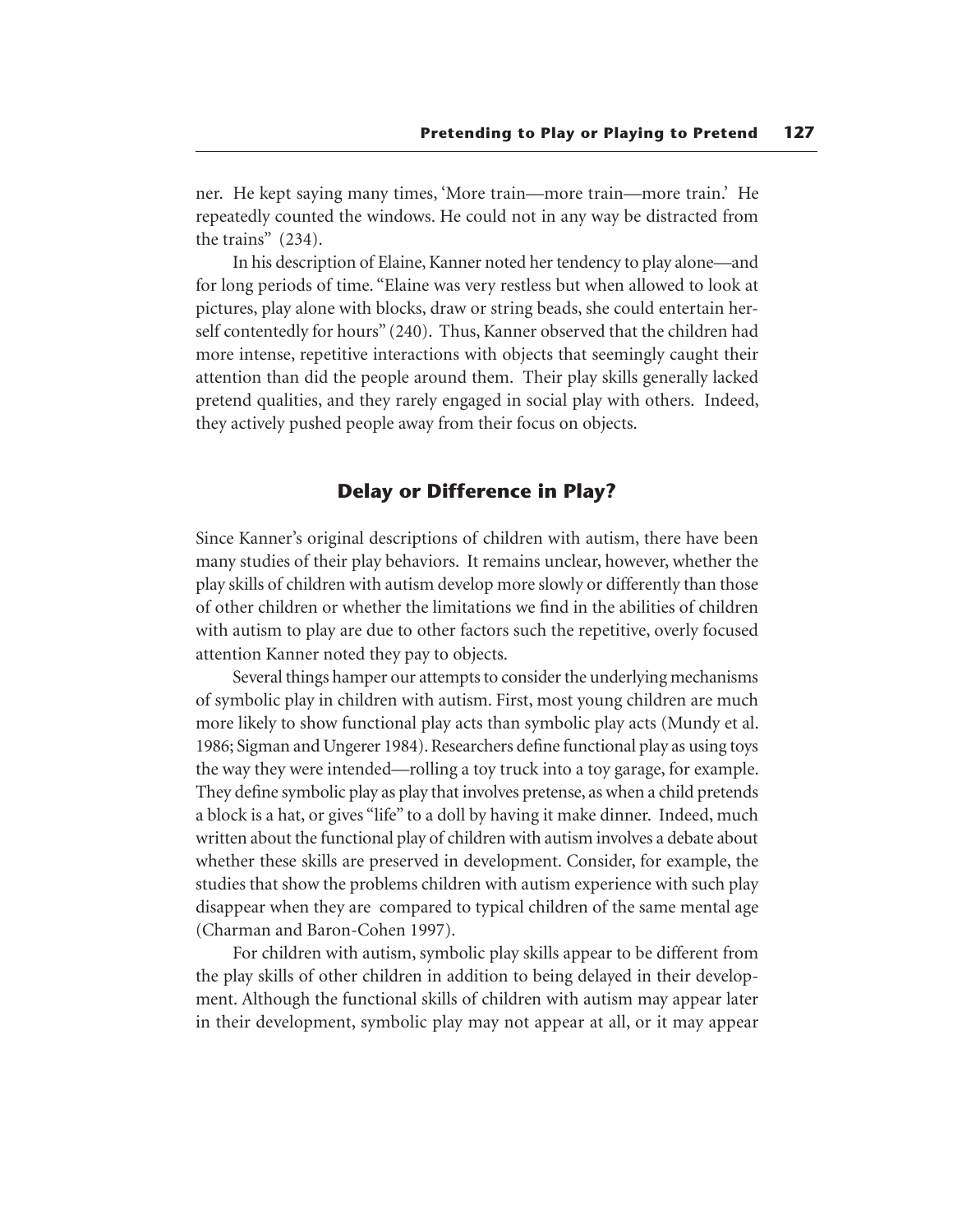with extremely low frequencies or with limited diversity (Jarrold, Boucher, and Smith 1996). Thus, symbolic play skills, more so than functional ones, are considered a core developmental impairment for children with autism. For example, researchers note that children with autism, especially when allowed unstructured play or left on their own, initiate only a limited amount of spontaneous pretend play (Riguet et al. 1981; Rutherford et al. 2007; Ungerer and Sigman 1981). Although in typically developing children, symbolic play emerges as they master higher levels of functional play, children with autism have much greater difficulty making the shift from functional to symbolic play. The transition to symbolic play may constitute a particularly difficult roadblock for such children even when they engage in functional play well beyond what we might expect given their cognitive abilities (Goods, Gulsrud, and Kasari, forthcoming).

Alternatively, perhaps the difficulties children with autism experience relate to performance problems rather than to competence. Studies find that when children with autism receive prompts to perform, they engage in the same level of pretend play as typically developing children at the same developmental level (Charman and Baron-Cohen 1997; Jarrold et al. 1996; Lewis and Boucher 1995; Rutherford et al., 2007). However, studies have reported that children with autism might be using the items logically (in pretend fashion but not truly using pretense), a qualitative difference from typically developing children (Charman and Baron-Cohen 1997; Jarrold 2003). Thus, children with autism might figure out how to use the limited items available to them in ways that are "expected pretend acts." It may be tricky to determine the difference between performance and competence. However, we might argue that, if pretending requires play to be fun, creative, and spontaneous, children with autism are not truly playing with pretense. For example, Hobson and her colleagues (2012) applied a rating of "playfulness" (which included self-awareness, creativity in play, and fun as demonstrated by positive affect and pleasure) to children's symbolic play acts in a standardized assessment of play skills. They found that children with autism performed the "mechanics" of play (they could show the play act) similar to other children at the same language age but that they were less invested in "playful pretense."

From these studies, we surmise that symbolic and pretend play emerge slowly if at all in children with autism and that, for many of them, pretend play is also different from what it is for their typically developing peers, it lacks the qualitative indicators of fun and enjoyment. Whether children with autism are engaging in pretend play despite the absence of some elements that define it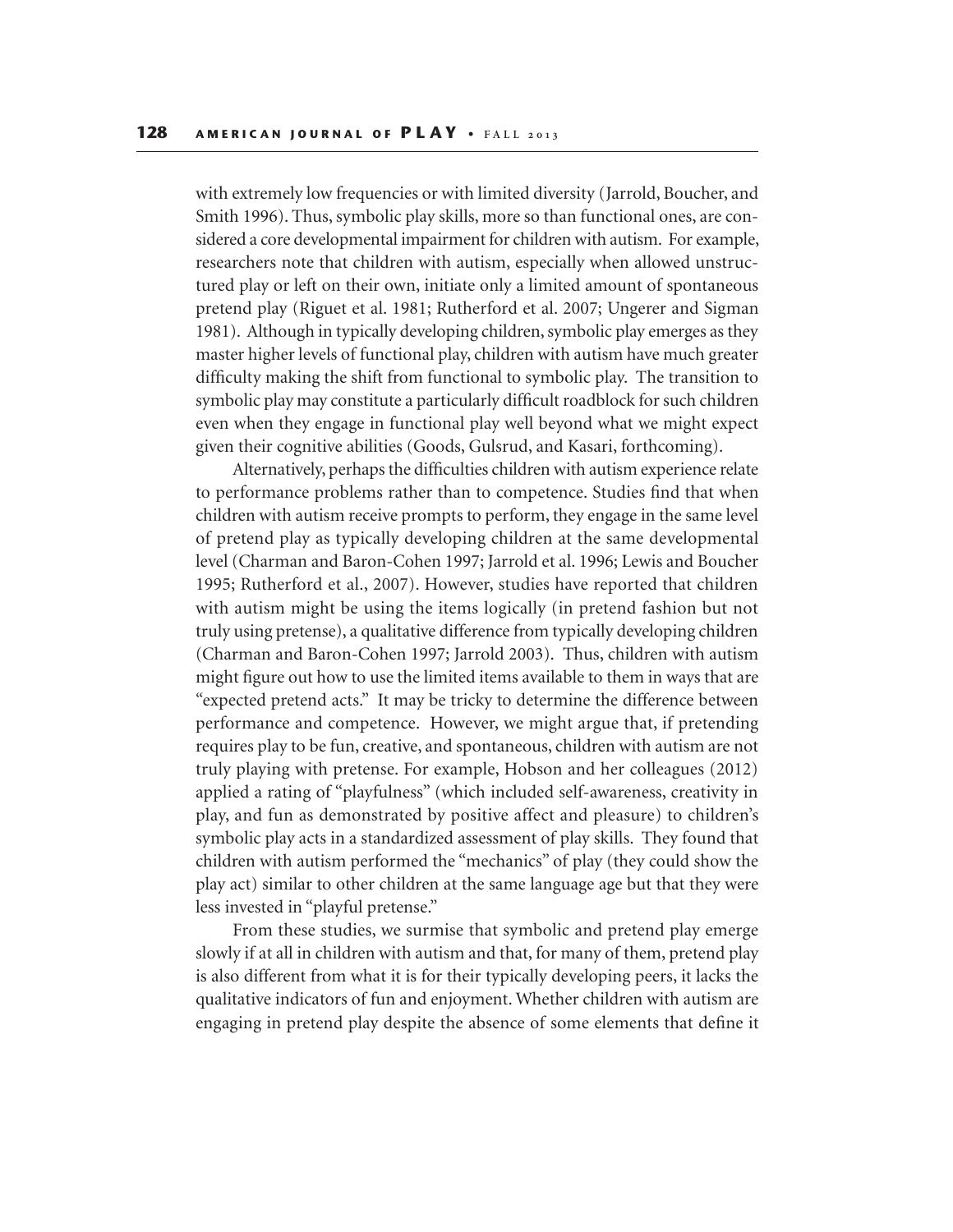constitutes an important question for future research. We may ask: Are the differences noted in the pretend play of children with autism an issue of competence (they do not possess pretend qualities in their play) or performance (they understand pretend play and can engage in it but they rarely do)?

Finally, other characteristics of the play of children with autism suggest that something else may be interfering with the development of their play skills. Some qualitative differences that may interfere include an intense visual scrutiny of toys or their treating toys in unusual ways, such as twisting and spinning them over and over, smelling them, and other unusual behaviors. These actions with objects may be pleasurable to the child, but they may also interfere with more functionally appropriate play and, ultimately, with creative pretense.

## **Associations of Play to Other Domains of Development (and Vice Versa)**

As noted by Lillard and her coauthors, the typical play literature consists of largely correlational and experimental studies with a number of methodological limitations that confound reseachers' ability to demonstrate a causal link between play and other child development. The same is true of the body of play literature in the field of autism. It associates play skills with other developmental outcomes both concurrently and longitudinally (Mundy et al. 1986; Sigman and Ungerer 1984). For example, Kasari and her colleagues (2012) connected higher play levels at ages three and four with better language outcomes at ages eight and nine years, but they associated greater flexibility in play acts (demonstrating several different play acts within a level of play, such as having a doll drive the car, wash a car, and park a car) with higher cognitive skills at ages eight and nine. These correlational studies cannot determine whether the development of symbolic play causes later development, but the significant associations beseech us to study the subject further.

Those who research autism focus more often on the impact of earlier developing skills on the development of pretend play, especially because pretend play deficits are often included in the diagnostic criteria of autism. Because joint attention skills like the protodeclarative gestures of pointing to share, showing, and coordinated joint looking (Mundy et al. 1986) occur in a child's development before pretend play, perhaps impairments in pretend play are the downstream effect of early deficits in joint attention. Although this notion has been the topic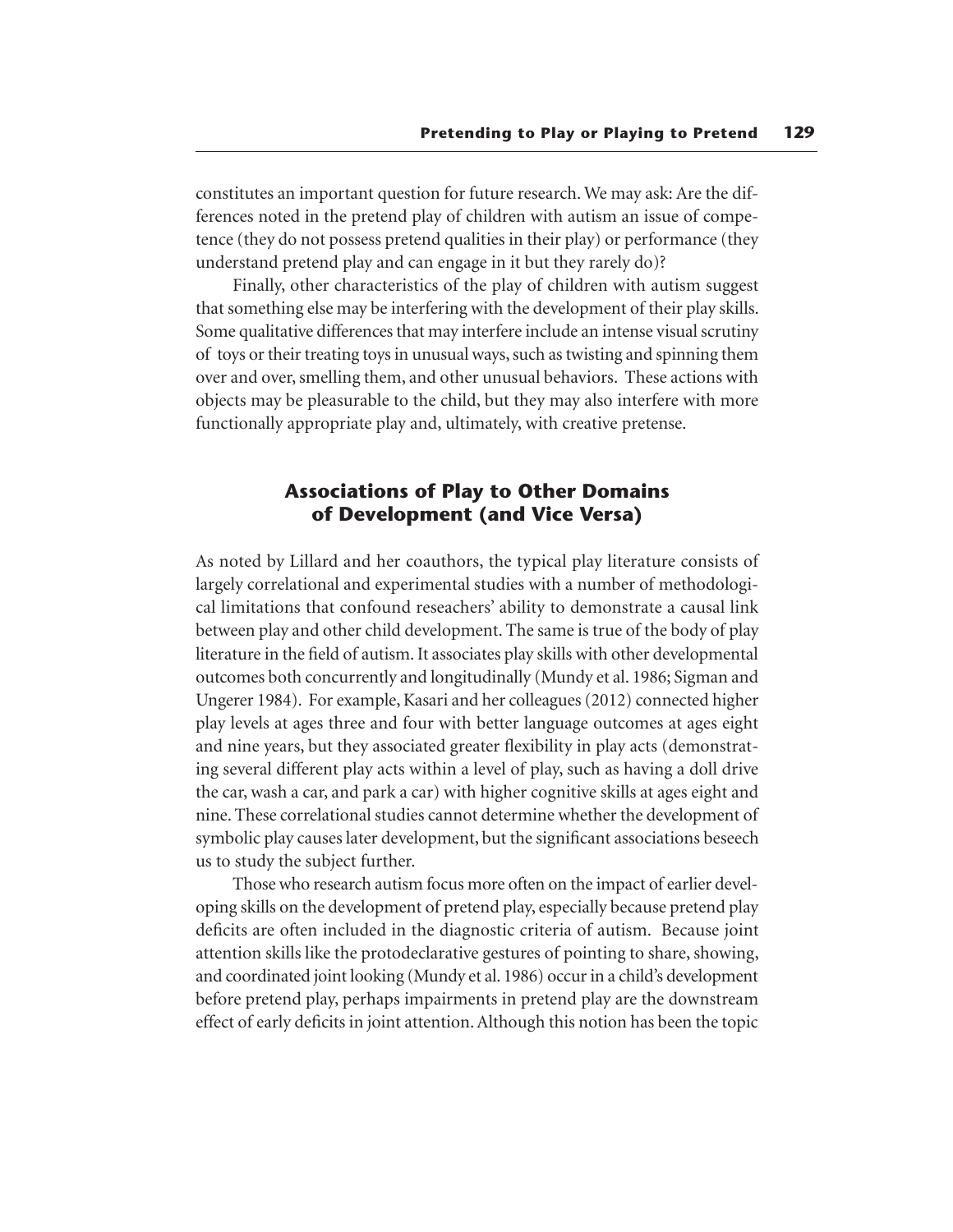of some study, researchers have not yet found a clear causal link (Charman et al. 2000; Leslie 1987; Mundy and Sigman 1989).

The relationship of earlier developing skills to later development becomes important when we choose targets for intervention. If joint attention does affect the emergence of pretend play, we would target joint attention first in intervention. Similarly, if pretend play aids in the development of language skills, then we would want to target pretend play before working on language development.

#### **Interventions in Play**

For most children with autism, we may need to intervene to help them develop both their play skills and their social play (play that includes a social partner and playing together with the same object).

Three issues arise from the current literature on play interventions in autism. The first concerns the methodological approaches we use to evaluate play interventions. Although randomized controlled trials of high methodological quality (e.g., blinded assessors and fidelity of treatment) are becoming more common, few randomized trials directly target pretend play or measure play as an outcome of the treatment. Intervention studies of children with autism are still dominated by single-subject methodologies. Single-subject designs are those that involve only a few children (typically three), collect data frequently over time, and use visual inspection of data to interpret the significance of the intervention. There are obvious limitations to this research approach, including the small samples and the limited ability to evaluate the long-term meaning of change (Kasari and Smith 2013). Additionally, the outcomes rarely measure a domain of development (e.g., pretense) but, instead, just a single skill (e.g., toy substitution in play).

A second significant issue concerns the way researchers interpret play, for example, in studies that target the exploration of play materials (Barry and Burlew 2004; Hume and Odom 2007) or that reinforce "independent play" by asking children to complete a puzzle or some other discrete task. Although children certainly need to entertain themselves independently for short periods of time, the problem for many children with autism is exactly opposite—they have not had enough adult support to shape and reinforce their skills. Similarly, their limited play experiences with others also decrease their exposure and skill development in social play.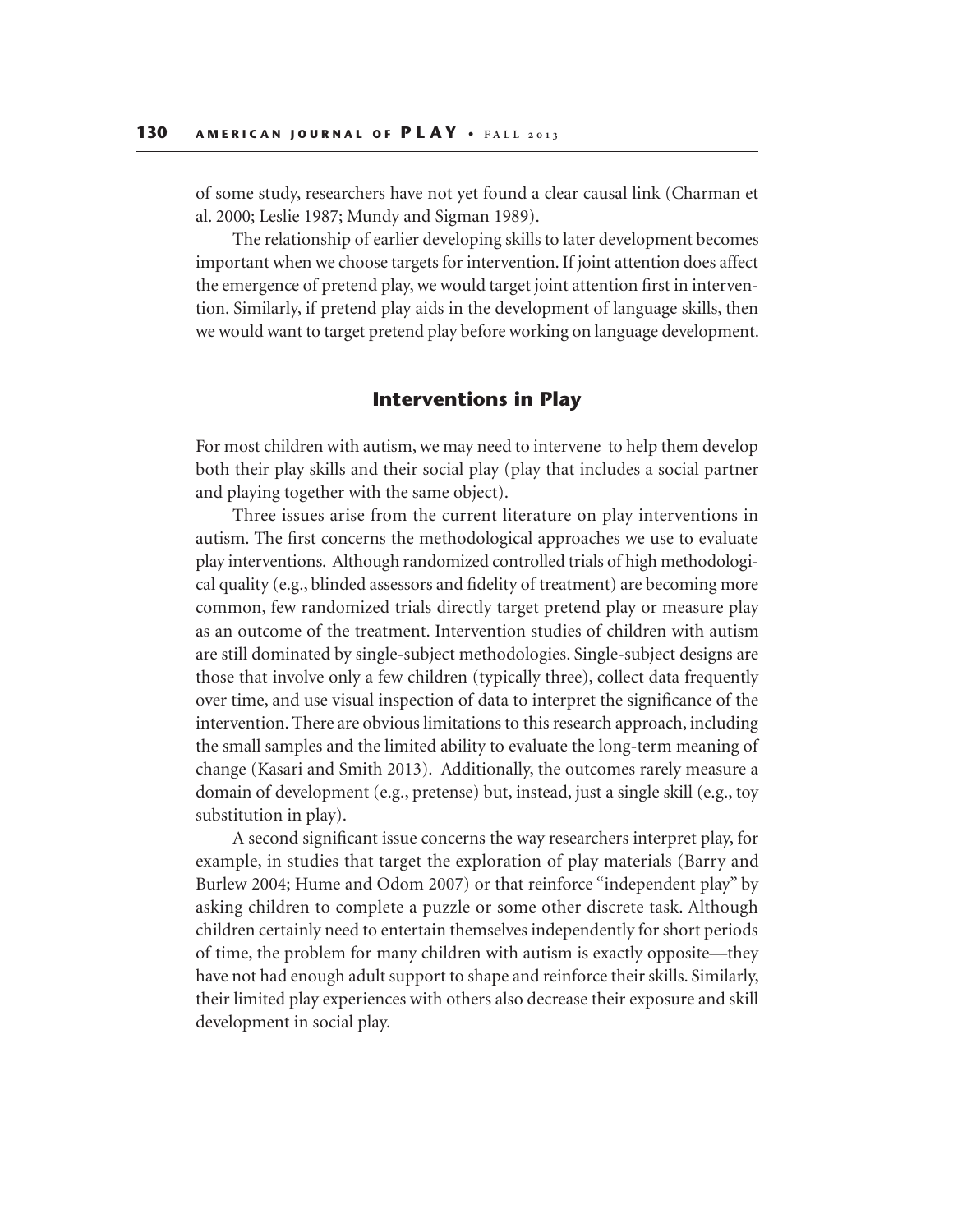Other intervention studies may focus on teaching pretense when children with autism are not developmentally ready to pretend. In other words, it is not clear that one can teach a behavior (e.g., the block represents a hat for the doll) without the child's ability to suspend reality. Most developmental researchers view play as a hierarchy of skills that build upon each other with functional play skills emerging prior to symbolic play skills (Lifter et al. 1993). For children with minimal play skills, it is developmentally appropriate to teach a foundation of functional play skills—combination play skills, for example—prior to targeting symbolic acts. Developmental play level refers to the sequence of play skills characteristic of typically developing children (Lifter et al. 1993), beginning with levels of functional play. These levels include simple actions on objects, such as pushing a car; construction or combination play, such as building with blocks; and actions extended towards oneself and figures, such as feeding onesself or feeding a doll. Once this foundation of functional play has been established, symbolic skills are the next level of play to emerge. At the symbolic level, children begin to pretend that objects are something other than they appear (e.g., they pretend a block is doughnut), and they give figures life (e.g., they make a doll walk to its bed and go to sleep). Also at this level, children take on pretend roles that are conventional (e.g., mom and dad) and thematic (e.g., Batman and Robin). Given the delays and differences in the development of children with autism, researchers must pay careful attention to the child's developmental readiness to learn new skills.

Researchers also have to attend to other qualities of the play repertoire in children with autism unlike those in typical development. These include repetitive actions on objects and solitary play. Thus, the target of play can be different for studies on children with autism. Some of the studies focus on what children with autism are missing developmentally (e.g., symbolic play), and others examine the qualities of the play (e.g., repetitive behaviors or lack of engagement with objects and people). In general, we have paid insufficient attention in our studies of children with autism to the affective qualities of play (enjoyment in play, motivation to play with others). Future studies should focus on this area as it relates to the development of play skills.

A third issue plaguing autism play interventions centers on teaching methods. Most studies that focus on teaching play skills use an adult-directed teaching approach anchored in applied behavior analysis (ABA). Therapists using strategies grounded in ABA employ a series of prompts and reinforcements to help children "learn" to play, and the therapy is often conducted in a one-on-one,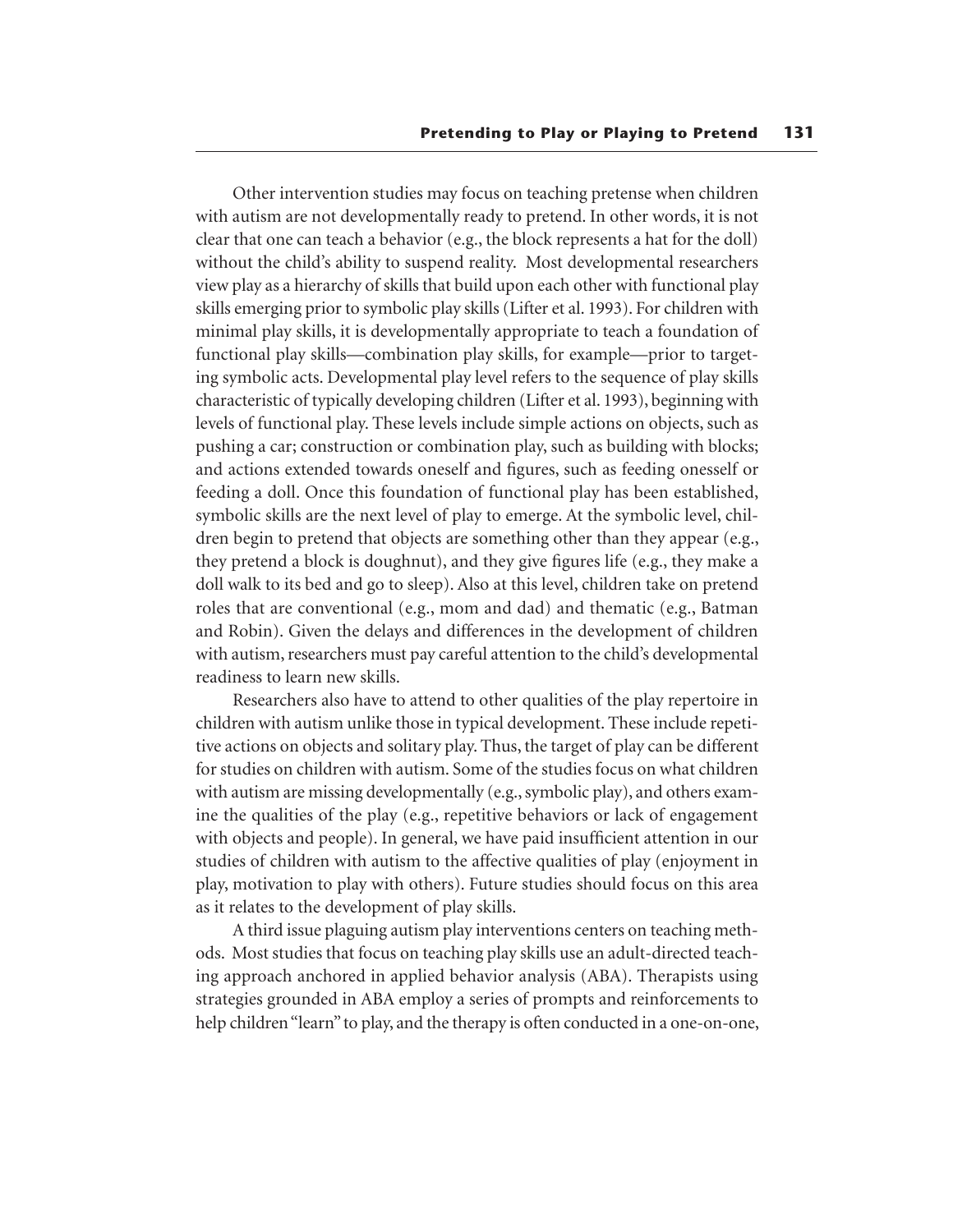adult-to-child setting. A newer approach based in ABA involves video modeling in which children watch instructional videos about how to play with specific sets of toys, and they are then prompted to reenact what they see in the videos. Generally the outcomes of video modeling studies are emblematic of those using the adult-directed teaching methods. Frequently, they show that children with autism increase both functional and symbolic play skills, but only about half of the studies provide evidence that children generalize these learned play skills to novel toys and settings (Boudreau and D'Entremont 2010; Hine and Wolery 2006; Nikopoulos and Keenan 2007; Sancho et al. 2010). As MacDonald, Garrigan, and Vangala (2005) note, although children with autism can increase their "scripted play acts" (rote acts that are reenacted), they fail to develop spontaneous play acts. Given the degree of adult direction in these play interventions and the often work-like approach used to teach play, we are not surprised that most studies find limited maintenance and generalization of play skills (Kasari and Chang forthcoming). This teaching approach, which treats play as work or as tasks, may inhibit creativity, flexibility, and pretense in the play of children with autism. Indeed, there has been a lack of focus on generativity and playfulness in play interventions.

Interventions using "naturalistic" methods may prove more effective in improving play outcomes for children with autism. In particular, Kasari and colleagues have developed a modularized social-communication intervention that uses the child's current play level as a context for improving social-communication core deficits. The intervention focuses on identifying the child's developmental play level and engaging at this play level to decrease the cognitive demands of play within the interaction. The interventionist then facilitates higher levels of play as children demonstrate mastery of earlier developmental play levels. Interventionists encourage children to lead the interaction with their own play ideas. These ideas are then supported by the adult with prompting, when necessary, to expand the child's diversity of play skills and increase longer dyadic play periods. The efficacy of this intervention in multiple, rigorous, randomized, controlled trials resulted in increased play diversity (i.e., a greater range of different play acts) and higher play level in children with autism relative to controls (Kasari et al. 2006; Kasari et al. 2008; Kasari et al. 2010; Kasari et al. 2012).

Interventions targeting play skills in children with autism may yield important information for the study of play in all children. Closely measuring the play abilities (competence) of children with autism and their performance when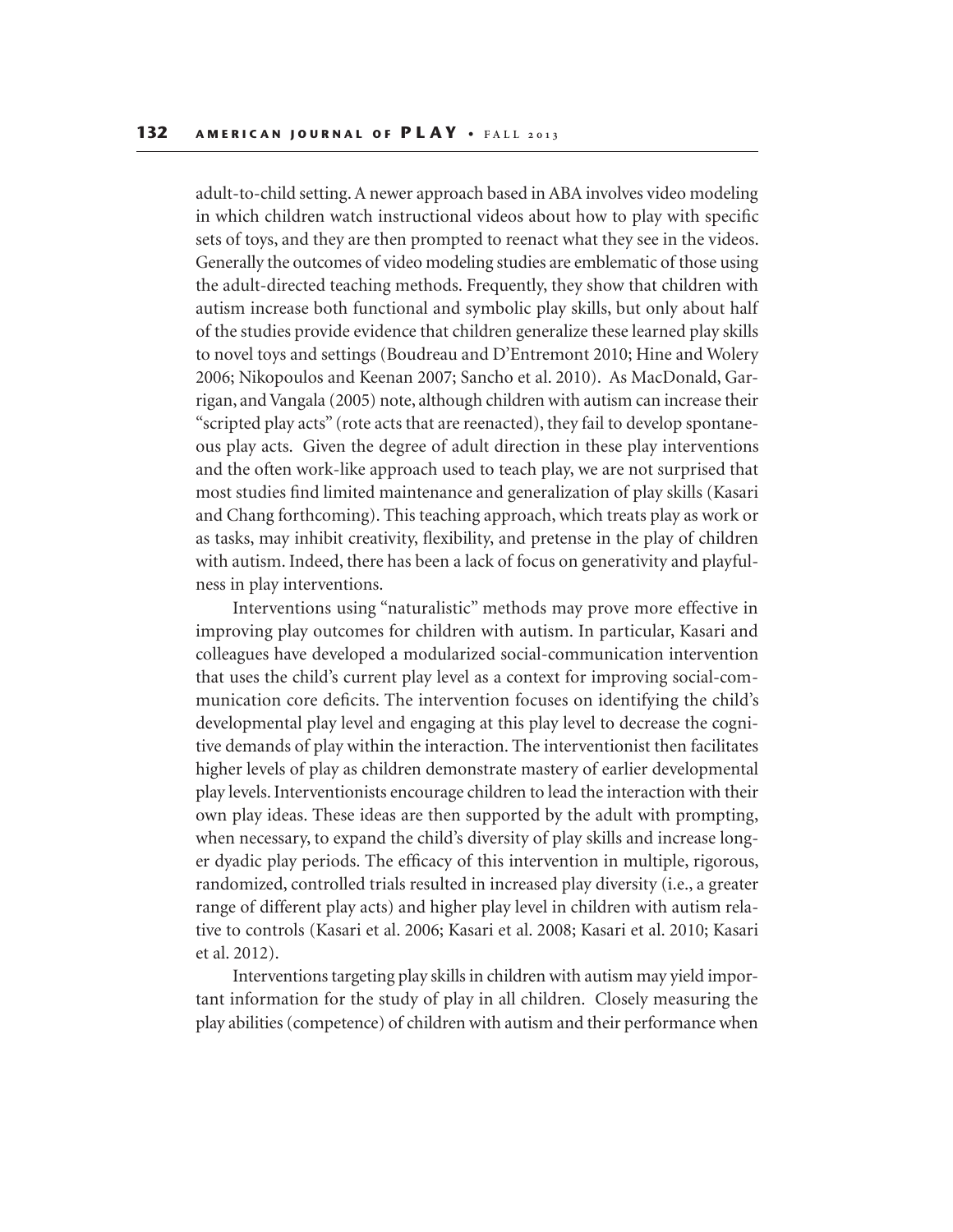alone and when playing with others—along with determining how far interventions can go in improving the pretend play skills of children with autism—may provide important information about what is necessary and sufficent in the development of children's play.

#### **Conclusions**

Similar to studies of typical children as summarized by Lillard and her colleagues , more occurrences of symbolic play are associated with concurrent and later cognitive and language outcomes. Yet, the play of children with autism very often lacks symbolic or pretend qualities. Given the dissociation of early developmental skills in children with autism, understanding how pretend play unfolds in these children neccessitates the study of other social and communicative behaviors that likely travel along with the development of play skills. These developmental skills (e.g., joint attention) appear to contribute to the formation of an early social communicative representational system of which pretend play is one component (Charman et al. 2000). There is a need for more rigorous tests of children's ability to pretend to determine the place of pretending in their overall development. Play interventions may prove critical to later developmental outcomes including later language, cognitive, and social abilities, particularly for some children with autism. This information could also yield clues about the importance of play generally, and pretend play specifically, in the development of all children.

#### **REFERENCES**

- Barry, Leasha M., and Suzanne B. Burlew. 2004. "Using Social Stories to Teach Choice and Play Skills to Children with Autism." *Focus on Autism and Other Developmental Disabilities* 19:45–51.
- Boudreau, Elyse, and Barbara D'Entremont. 2010. "Improving the Pretend Play Skills of Preschoolers with Autism Spectrum Disorders: The Effects of Video Modeling." *Journal of Developmental and Physical Disabilities* 22:415–31.
- Centers for Disease Control and Prevention. 2012 "Prevalence of Autism Spectrum Disorders-Autism and Developmental Disabilities Monitoring Network, 14 sites, United States, 2008." MMWR 61 (No. SS 3):1–19.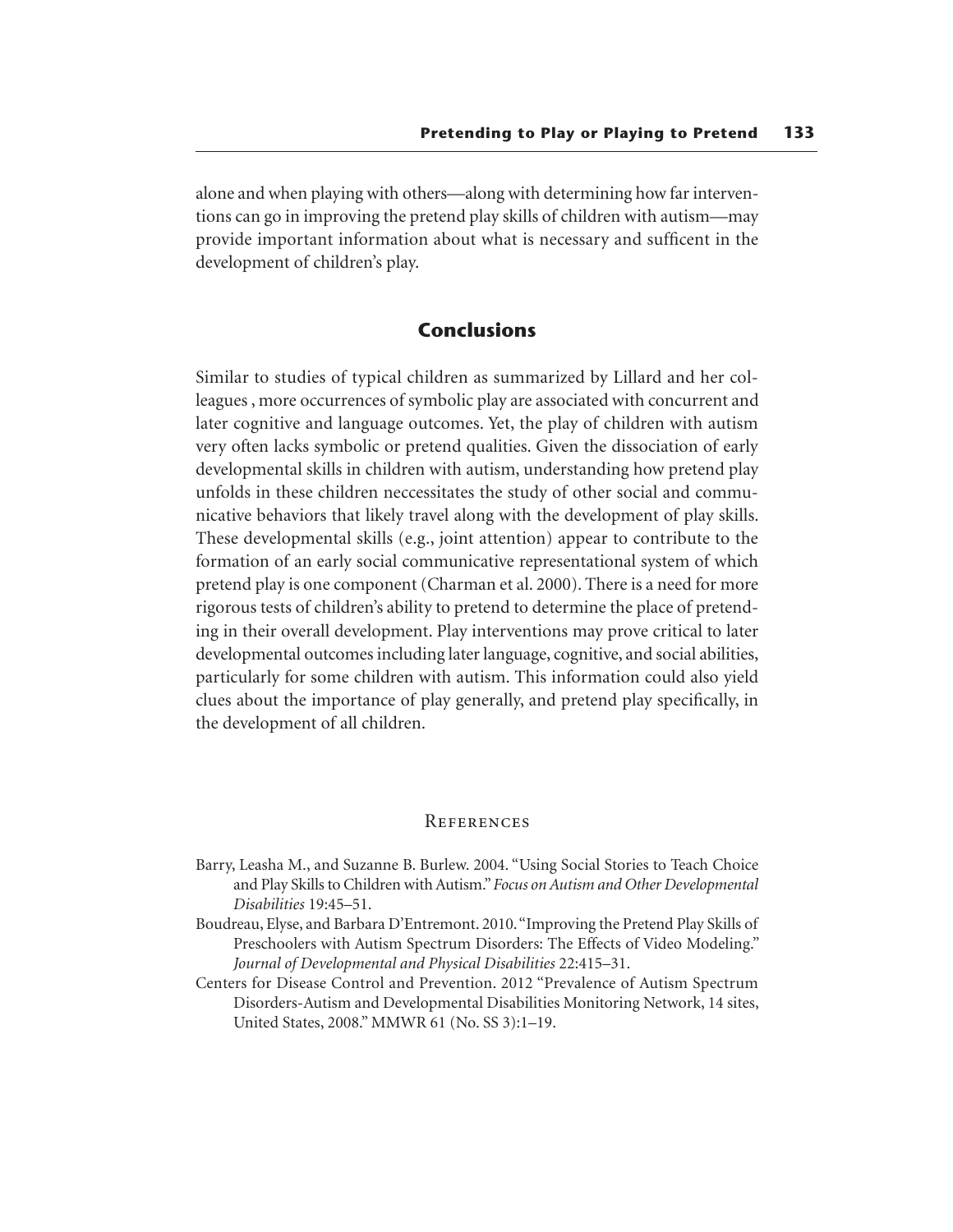Charman, Tony, and Simon Baron-Cohen. 1997. "Brief Report: Prompted Pretend Play in Autism." *Journal of Autism and Developmental Disorders* 27:325–32.

Charman, Tony, Simon Baron-Cohen, John Swettenham, Gillian Baird, Antony Cox, and Auriol Drew. 2000. "Testing Joint Attention, Imitation, and Play as Infancy Precursors to Language and Theory of Mind." *Cognitive Development* 15:481–98.

- Goods, Kelly, Amanda C. Gulsrud, and Connie Kasari. Forthcoming. "Functional and Symbolic Play in Two-Year-Olds with Autism."
- Hine, Jeffrey F., and Mark Wolery. 2006. "Using Point-of-View Video Modeling to Teach Play to Preschoolers with Autism." *Topics in Early Childhood Special Education*  26:83–93.
- Hobson, Jessica A., R. Peter Hobson, Supriya Malik, Kyratso Bargiota, and Susana Caló. 2013. "The Relation between Social Engagement and Pretend Play in Autism." *British Journal of Developmental Psychology* 31:114–27.
- Hume, Kara, and Sam Odom. 2007. "Effects of an Individual Work System on the Independent Functioning of Students with Autism. *Journal of Autism and Developmental Disorders* 37:1166–80.
- Jarrold, Christopher. 2003. "A Review of Research into Pretend Play in Autism." *Autism*  7:379–90.
- Jarrold, Christopher, Jill Boucher, and Peter K. Smith. 1996. "Generativity Deficits in Pretend Play in Autism." *British Journal of Developmental Psychology* 14:275–300.

Kanner, Leo. 1943. "Autistic Disturbances of Affective Contact." *Nervous Child* 2:217–50.

- Kasari, Connie, and Ya-Chih Chang. Forthcoming. "Play Development in Children with Autism Spectrum Disorders: Skills, Object Play, and Interventions."
- Kasari, Connie, Stephanny Freeman, and Tanya Paparella. 2006. "Joint Attention and Symbolic Play in Young Children with Autism: A Randomized Controlled Intervention Study." *Journal of Child Psychology and Psychiatry* 47:611–20.
- Kasari, Connie, Amanda C. Gulsrud, Stephanny Freeman, Tanya Paparella, and Gerhard Hellemann. 2012. "Longitudinal Follow-up of Children with Autism Receiving Targeted Interventions on Joint Attention and Play." *Journal of the American Academy of Child and Adolescent Psychiatry* 51:487–95.
- Kasari, Connie, Amanda C. Gulsrud, Connie Wong, Susan Kwon, and Jill Locke. 2010. "Randomized Controlled Caregiver Mediated Joint Engagement Intervention for Toddlers with Autism." *Journal of Autism and Development Disorders* 40:1045–56.
- Kasari, Connie, Tanya Paparella, Stephanny Freeman, and Laudan B. Jahromi. 2008. "Language Outcome in Autism: Randomized Comparison of Joint Attention and Play Interventions." *Journal of Consulting and Clinical Psychology* 76:125–37.
- Kasari, Connie, and Tristram Smith. 2013. "Interventions in Schools for Children with Autism Spectrum Disorder: Methods and Recommendations. *Autism* 17:254–67.
- Leslie, Alan M. 1987. "Pretense and Representation: The Origins of 'Theory of Mind.'"  *Psychological Review* 94:412–26.
- Lewis, Vicky, and Jill Boucher. 1995. "Generativity in the Play of Young People with Autism." *Journal of Autism and Developmental Disorders* 25:105–21.
- Lifter, Karin, Beth Sulzer-Azaroff, Stephen R. Anderson, Glynnis Edwards Cowdery. 1993.